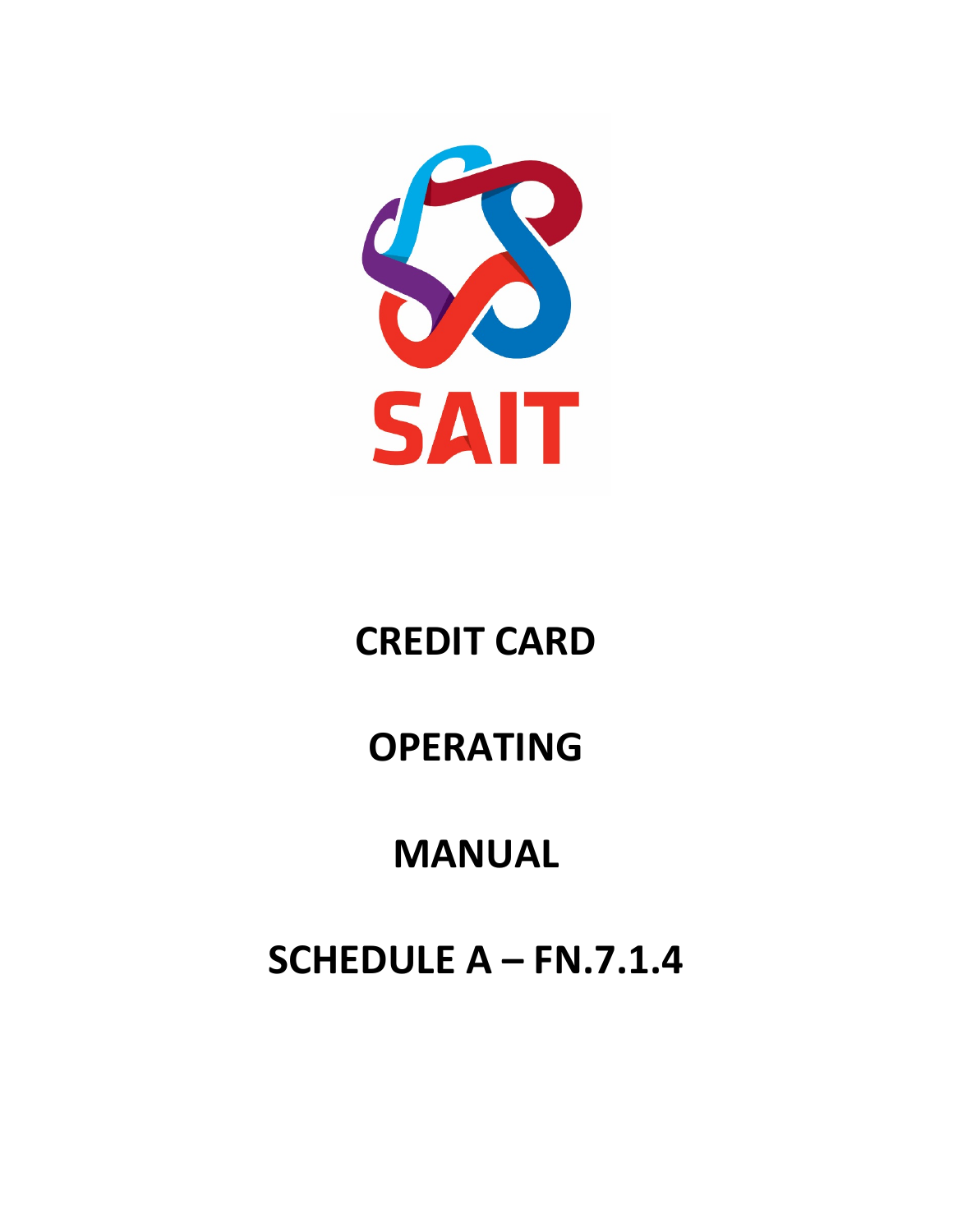

## **1.0 OVERVIEW**

## <span id="page-1-0"></span>**2.0 GENERAL INFORMATION**

The SAIT Credit Card Program offers employees an efficient and cost-effective method of paying for work-related materials, services, and travel. It reduces the need for out-of-pocket expenses and the use of personal funds.

- a) The SAIT credit card helps to eliminate the use of petty cash, cash advances, manual cheques, and the use of out-of-pocket expense claims. **The card is not to be used for personal purchases.**
- b) The program is not intended to avoid or bypass appropriate purchasing or payment procedures. The program is intended to complement SAIT's existing processes.
- c) All purchase transactions made on the SAIT credit card must adhere and comply with all current SAIT policies and procedures.
- d) The cardholder is responsible for the security of their card(s) and the transactions made with the card(s). The card is issued in the cardholder's name and cannot be used by anyone other than them, or shared generally by the department. A card intentionally misused, out of compliance with the guidelines established for this program will result in severe consequences, up to and including termination of employment.

## <span id="page-1-1"></span>**3.0 CREDIT CARD PROGRAM CARD TYPES AND LIMITS**

SAIT has one credit card that is programmed to meet employees differing business expense, travel, and purchasing requirements. Bank of Montreal (BMO) is the selected card provider and issuer of SAIT credit cards. The credit card program provides three main categories of spend, depending on the user's primary business requirements. Unless otherwise specified and approved, the standard types of SAIT credit cards and their default limits defined below apply.

| Category                                    | <b>Standard Purchasing</b><br>(PCard)                                                                                                                                            | <b>Travel, Hosting, and Business Expense</b>                                                                                                                                                                     | <b>Temporary Travel</b>                                                                                                                                                                                                                                                                          |
|---------------------------------------------|----------------------------------------------------------------------------------------------------------------------------------------------------------------------------------|------------------------------------------------------------------------------------------------------------------------------------------------------------------------------------------------------------------|--------------------------------------------------------------------------------------------------------------------------------------------------------------------------------------------------------------------------------------------------------------------------------------------------|
| <b>Usage</b>                                | • High-volume small dollar<br>purchasing of goods and<br>services<br>• All goods and services for<br>over \$4500 CAD must be<br>purchased through a<br><b>Banner requisition</b> | • Includes travel, hosting, professional<br>development and general business<br>expenses<br>• Airline tickets must be booked through<br>Central Travel Supplier and charged to the<br>SAIT credit card           | • Includes meals, transportation, accommodations<br>and other eligible travel expenses related to the<br>defined period of travel.<br>• Cards are suspended between periods of travel<br>• Airline tickets must be booked through Central<br>Travel Supplier and charged to the SAIT credit card |
| <b>Per Transaction</b><br>Default Limit     | \$4,500                                                                                                                                                                          | N/A - cardholder must adhere to SAIT's<br>Approved Methods of Purchase                                                                                                                                           | N/A - cardholder must adhere to SAIT's Approved<br>Methods of Purchase                                                                                                                                                                                                                           |
| <b>Monthly Card</b><br><b>Default Limit</b> | \$10,000                                                                                                                                                                         | <b>Recommended Guidelines:</b><br>$$5,000$ – for regular activity<br>\$10,000 – for high volume users and Senior<br>Leaders<br>\$25,000 – for executive management, and<br>high-volume international travellers. | <b>Recommended Guidelines:</b><br>$$5000 -$ default<br>Higher limits can be requested for travel of longer<br>duration, or with higher expected costs.                                                                                                                                           |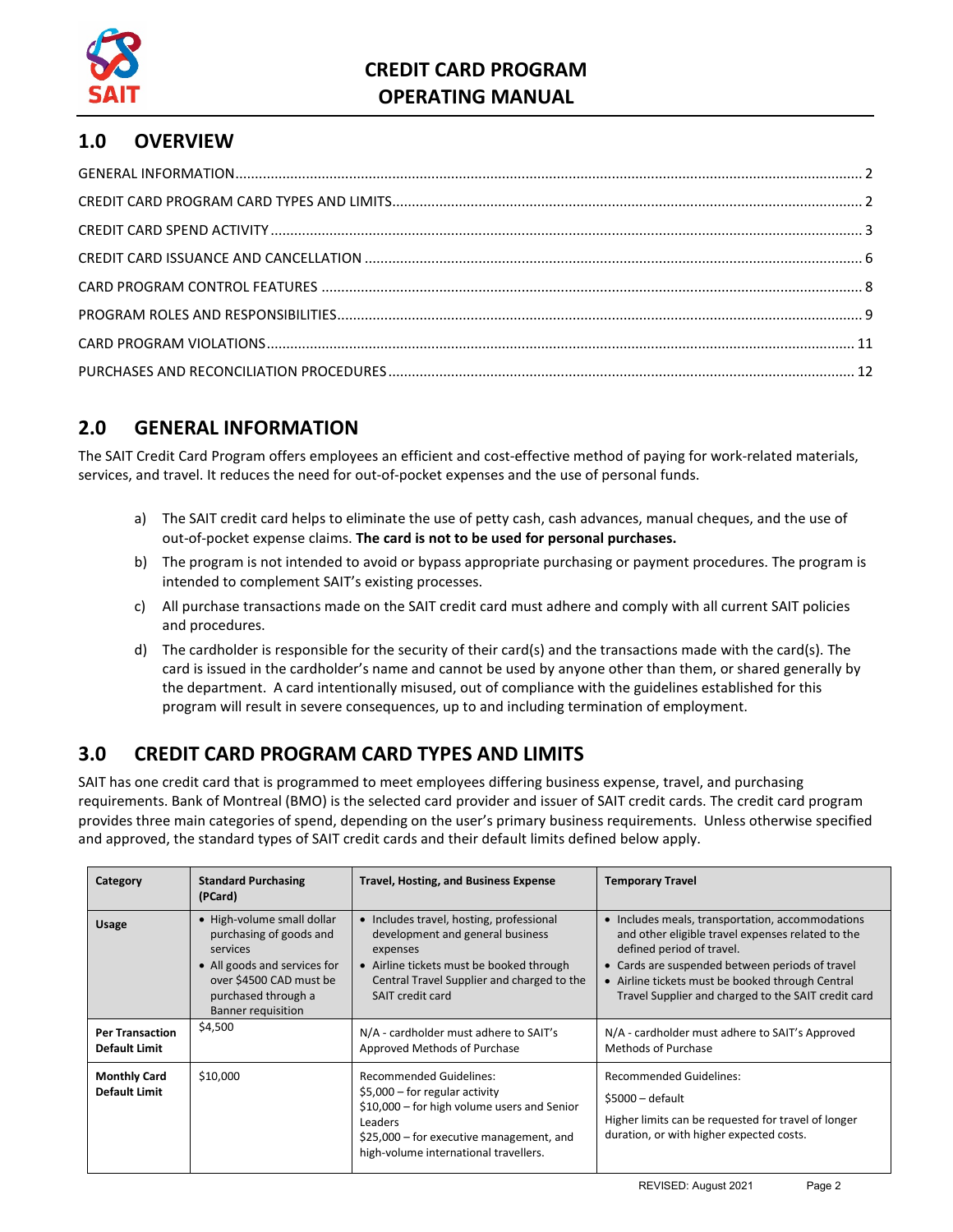

- a) Additional limits and card restrictions may apply depending on assessment of individual cardholder's business needs, payment method requirements, and approvals by cardholder's Manager or Academic Chair, Dean/Director/VP or Associate, CFO and VP Corporate Services, or President, and by Finance as required in FN.7.1.4.
- b) Plastic-less department card (ghost card) accounts may be opened for high volume or international travel use, depending on analysis of requirements, and the Manager Accounts Payable, AVP Finance, and school/department approvals.

#### **3.1 Modification of Credit Card Limit or Restrictions**

The intent of the credit card is to transact eligible purchases/expenses within the cardholder's established limits. All purchases exceeding established limits need to be processed through normal requisition process. If a circumstance exists whereby the normal requisition process cannot be followed, then the cardholder may request a limit increase as follows:

- a) Submit an approved Limit Increase Request form detailing the business case for the request, and required limit increase.
- b) The request will be assessed to determine the best purchasing option and if applicable, the request will be forwarded for final Finance review and approval, depending on the type of limit increase requested.
	- Temporary one-time increases to a cardholder's monthly limit that exceed the credit card program's established default limits will be made on a case-by-case basis, and require pre-approval from the cardholder's authorized approver. Temporary increases cannot exceed six months.
	- Permanent monthly limit and all per transaction limit increase requests must be approved by the cardholder's authorized approver and:
		- $\triangleright$  Up to and including \$50,000 manager, supply management.
		- $\triangleright$  Over \$50,000 associate vice president, finance.

## <span id="page-2-0"></span>**4.0 CREDIT CARD SPEND ACTIVITY**

#### **4.1 Non-Allowable Purchases**

The credit card will be used to pay for eligible, business related goods and services purchased directly from any vendor that accepts credit cards as a form of payment. The credit card is not intended to be used:

- a) To circumvent existing SAIT Policies and Procedures;
- b) For personal purchases;
- c) For cash advances;
- d) At any merchant, or for any product or service normally considered to be high risk or inappropriate use of company funds (see 4.4 Restrictions by Merchant);
- e) To purchase ineligible and/or restricted items as defined in FN.11.1.1 Expense Procedure;
- f) For any purchases exceeding the card's single or monthly purchase limit in value.

#### **4.2 SAIT Board of Governors Policy and Procedure Compliance Requirement**

It is the accountability of the cardholder and the cardholder's authorized approver to ensure that all expenditures are compliant with the following SAIT board policies and associated procedures and internal business rules – summarized, but not limited to: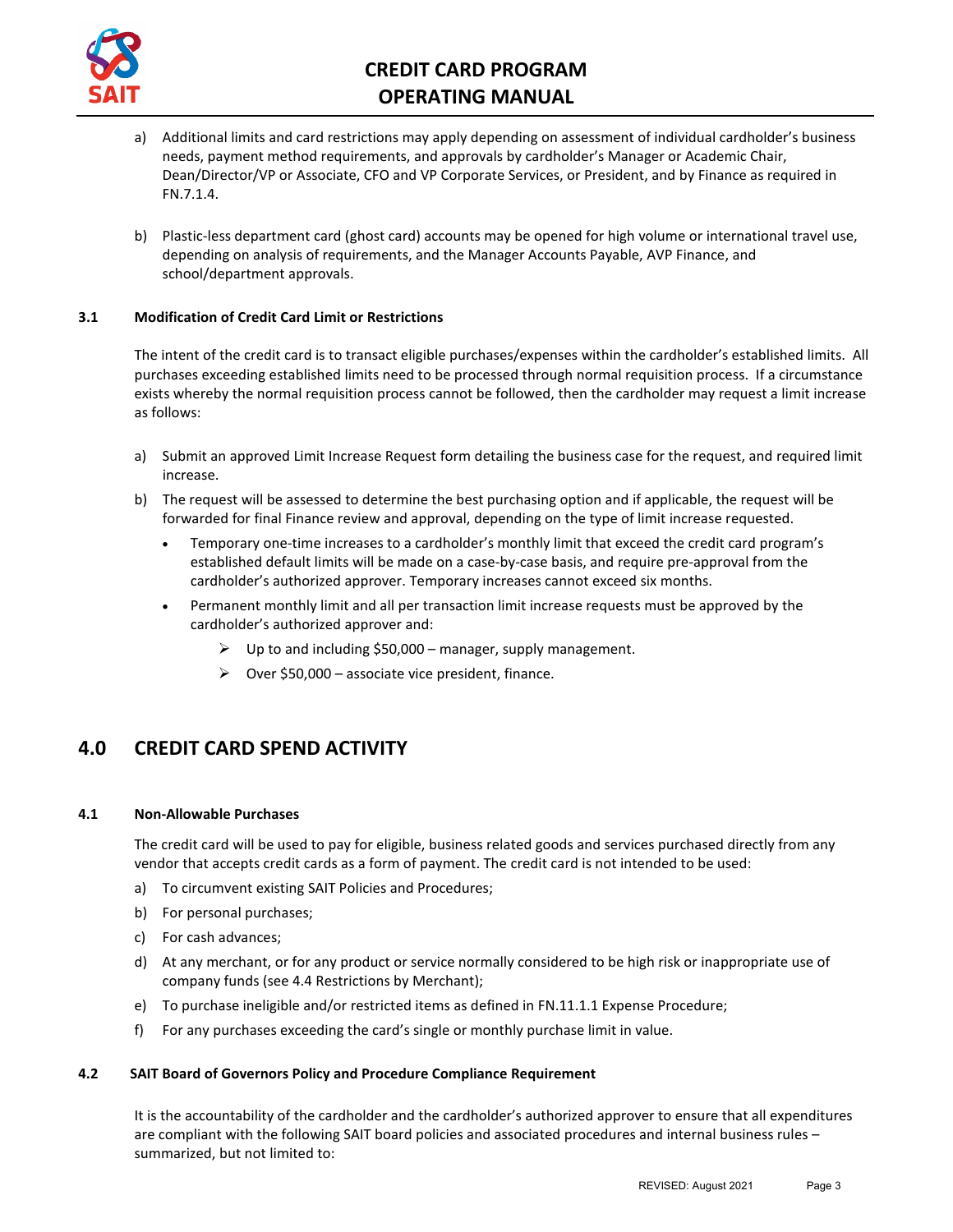

| Procedure:                                                                         | Examples of content and applicable business rules:                                                                                                                                                                                                                                                                                                                                                                                                                                                                                                                                                                                                                                                                                                                                                                         |  |
|------------------------------------------------------------------------------------|----------------------------------------------------------------------------------------------------------------------------------------------------------------------------------------------------------------------------------------------------------------------------------------------------------------------------------------------------------------------------------------------------------------------------------------------------------------------------------------------------------------------------------------------------------------------------------------------------------------------------------------------------------------------------------------------------------------------------------------------------------------------------------------------------------------------------|--|
| F.N.7.1.4 - Credit Card Procedure and (Schedule A<br>Credit Card Operating Manual) | In conjunction with expense procedure, defines eligible and ineligible use of card.<br>$\bullet$<br>Defines roles & responsibilities of all program participants<br>$\bullet$<br>No cash advances or ATM withdrawals<br>$\bullet$<br>Purchases exceeded established card limits cannot be split into 2 or more smaller purchases<br>$\bullet$<br>to circumvent limits.<br>Credit card or numbers cannot be shared or lent<br>$\bullet$<br>Links to and captures all credit card program details in Schedule A Credit Card Operating<br>$\bullet$<br>Manual                                                                                                                                                                                                                                                                 |  |
| FN.11.1.1 - Expenses Procedure                                                     | Defines eligible and ineligible expenses (including FN.11.1.1 Schedule A Expenses Not Eligible)<br>$\bullet$<br>Ineligible expenses must be reimbursed to SAIT<br>$\bullet$<br>SAIT criteria for supporting documentation (receipts, submission, and approvals),<br>$\bullet$<br>Hard copy receipts are not required for credit card expenses.<br>$\circ$<br>Expense submissions and receipts should show "who, what, when, where and why"<br>Gifts to employees (I.e.: no gift cards or gift certificates, \$100 per year, incl. tax and delivery)<br>Travel expenses, i.e.;<br>$\bullet$<br>Must use our central travel supplier for all flight purchases<br>$\circ$<br>Cannot use third party providers (I.e.: Expedia or Hotels.com)<br>$\circ$<br>Meal allowances, vehicle use, no alcohol, tips 15%, etc.<br>$\circ$ |  |
| FN.11.1.3 - Hosting Expenses                                                       | Addresses internal and external hosting, alcoholic beverages when hosting.<br>$\bullet$<br>Senior most member in attendance to pay rule applies.<br>$\bullet$<br>Names of attendees to be attached.<br>$\bullet$                                                                                                                                                                                                                                                                                                                                                                                                                                                                                                                                                                                                           |  |
| H.R 1.4.1 - Travel, Planning and Approval                                          | Defines traveler's responsibilities and the required forms to be completed<br>$\bullet$<br>AP60 pre-approval<br>$\bullet$                                                                                                                                                                                                                                                                                                                                                                                                                                                                                                                                                                                                                                                                                                  |  |
| FM.1.1.5 - Operations of SAIT Vehicles                                             | Defines vehicle insurance requirements<br>$\bullet$<br>Links to travel procedure - no traffic and parking violations while travelling on SAIT business-<br>$\bullet$<br>must be paid personally by vehicle operator<br>Defines authorized driver requirements at SAIT<br>$\bullet$                                                                                                                                                                                                                                                                                                                                                                                                                                                                                                                                         |  |
| HR.2.2.2 - Professional Development Fund                                           | Defines eligible items<br>$\bullet$<br>If Faculty, and using SAFA Faculty Professional Development expenses-account code 215012,<br>$\bullet$<br>employee must pay themselves and submits out of pocket expense claim form - no SAIT<br>credit card                                                                                                                                                                                                                                                                                                                                                                                                                                                                                                                                                                        |  |
| HR.2.2.3 - Professional Credential Enhancement<br>Program                          | No tuitions on credit card for approved PCE courses - employee pays themselves and submit<br>$\bullet$<br>HR31 claim for reimbursement.                                                                                                                                                                                                                                                                                                                                                                                                                                                                                                                                                                                                                                                                                    |  |
| ER.5.1 - Political Contributions                                                   | No purchases or donation associated with a political organization<br>$\bullet$                                                                                                                                                                                                                                                                                                                                                                                                                                                                                                                                                                                                                                                                                                                                             |  |
| FN.12.1.1 - Signing Authority                                                      | Leasing equipment or property must be done by PO and have appropriate approval - can't be<br>$\bullet$<br>paid by credit card.<br>Cardholder's authorized approvers and reviewers must have the appropriate level of signing<br>$\bullet$<br>authority limits to approve transactions and card limits.                                                                                                                                                                                                                                                                                                                                                                                                                                                                                                                     |  |
| HS.1.1.1 - Health, Safety & Environmental System<br>& alberta.ca OHSC              | Unless WHMIS and TDG trained and certified, no hazardous materials/ dangerous<br>$\bullet$<br>goods/radioactive materials on credit card<br>No over the counter medications like Tylenol, Sudafed etc. for employees to use. If an<br>$\bullet$<br>employee is not well, they need to take their own medications or go to Health Services for<br>assistance.                                                                                                                                                                                                                                                                                                                                                                                                                                                               |  |
| FN.14.1.1 – Acquisition of Capital Assets                                          | No capital assets on credit card, must be ordered through Banner requisition<br>$\bullet$<br>Can be loosely defined as any item with a value over \$5,000 which SAIT owns and has a useful<br>$\bullet$<br>life of over 1 year:<br>Exceptions under \$5000 include:<br>all new or used computers/lap tops or computer infrastructure items like<br>servers/switches<br>tablets capable of running Microsoft & Banner (i.e.: MS Surface Pro)                                                                                                                                                                                                                                                                                                                                                                                |  |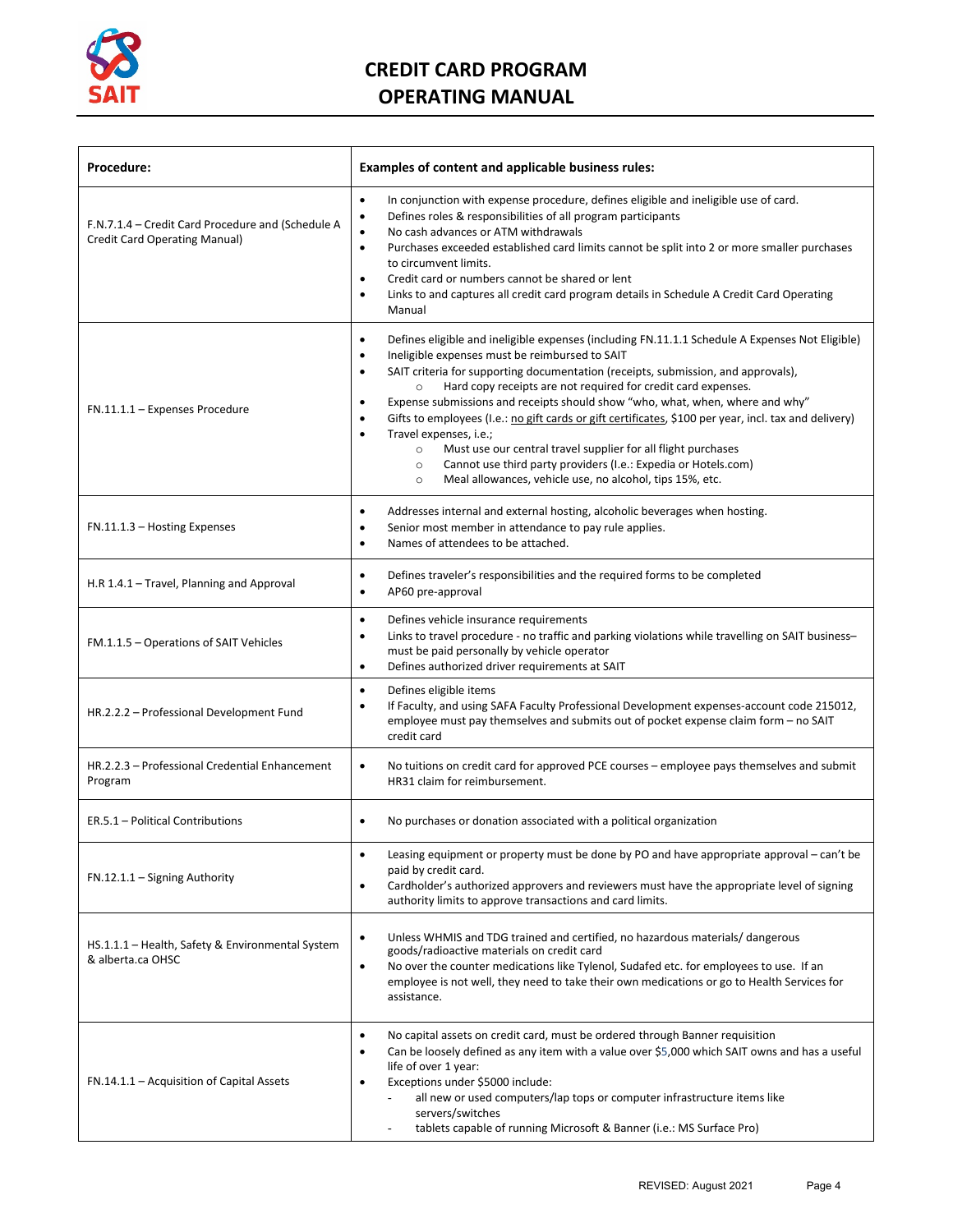

#### **4.3 Funding Criteria**

When using the SAIT credit card, the following funding criteria applies:

- a) SAIT funds cannot be used for donations to charities or political organizations, or to raise funds for them.
- b) If you are spending funds from an external granting agency, and the spend regulations differ from SAIT's, the agency's spending regulations will take precedence.
- c) And if spending restricted funds, you must have email approval from Alumni & Development to do so, and that email approval must be included as back-up with your credit card transaction submission.

#### **4.4 Restrictions by Merchant**

Transactions will be declined if attempted by a supplier assigned to the following merchant categories, and other potential high-risk merchants:

| FINANCIAL INST/MANUAL CASH/SECURITY<br>DEALERS/INSURANCE | <b>JEWELRY STORES</b>                |
|----------------------------------------------------------|--------------------------------------|
| WIRE TRANSFER - MONEY ORDER                              | DATING & ESCORT SERVICES             |
| <b>FURRIERS AND FUR SHOPS</b>                            | <b>MASSAGE PARLORS</b>               |
| ANTIQUE SHOP/REPRODUCTIONS                               | BETTING/TRACK/CASINO/LOTTO           |
| <b>PAWN SHOPS</b>                                        | <b>LIQUOR STORES</b>                 |
| <b>TIME SHARES</b>                                       | OTHER HIGH-RISK MERCHANTS/CATEGORIES |

#### **4.5 Vendor Contracts and Alliances**

Cardholders are expected to use SAIT's contracted vendors for the purchase of goods and services within the scope of established contracts, and to comply with stated forms of payment and internal business rules and requirements as posted to the Contract Vendors and Approved Methods of Purchase pages on SAITNOW.

#### **4.6 Purchases Outside Established Limits**

The credit card **cannot be used** to circumvent existing card limits:

**Split Transactions:** Transactions **cannot** be split into more than one transaction to circumvent assigned limits.

- Ex: \$5,800 purchase **cannot** split into 2 X \$2900 transactions and processed on single card.
- Ex: \$5,800 purchase **cannot** be split into smaller amounts and paid by multiple credit cards.

**NOTE:** Temporary Travel, and Travel, Hosting, Business Expense cardholders without an assigned per transaction limit on their card must still adhere to SAIT's Approved Methods of Purchase as defined by the Supply Management section of Finance. Any goods or services purchases for over \$4,500 CAD must be transacted via a Banner requisition.

#### **4.7 Unsecure Card Number Transmissions**

The card number cannot be emailed and can only be used online through secured, PCI compliant sites. Check for "https" in prefix of web address and check for lock symbol in status bar of browser:

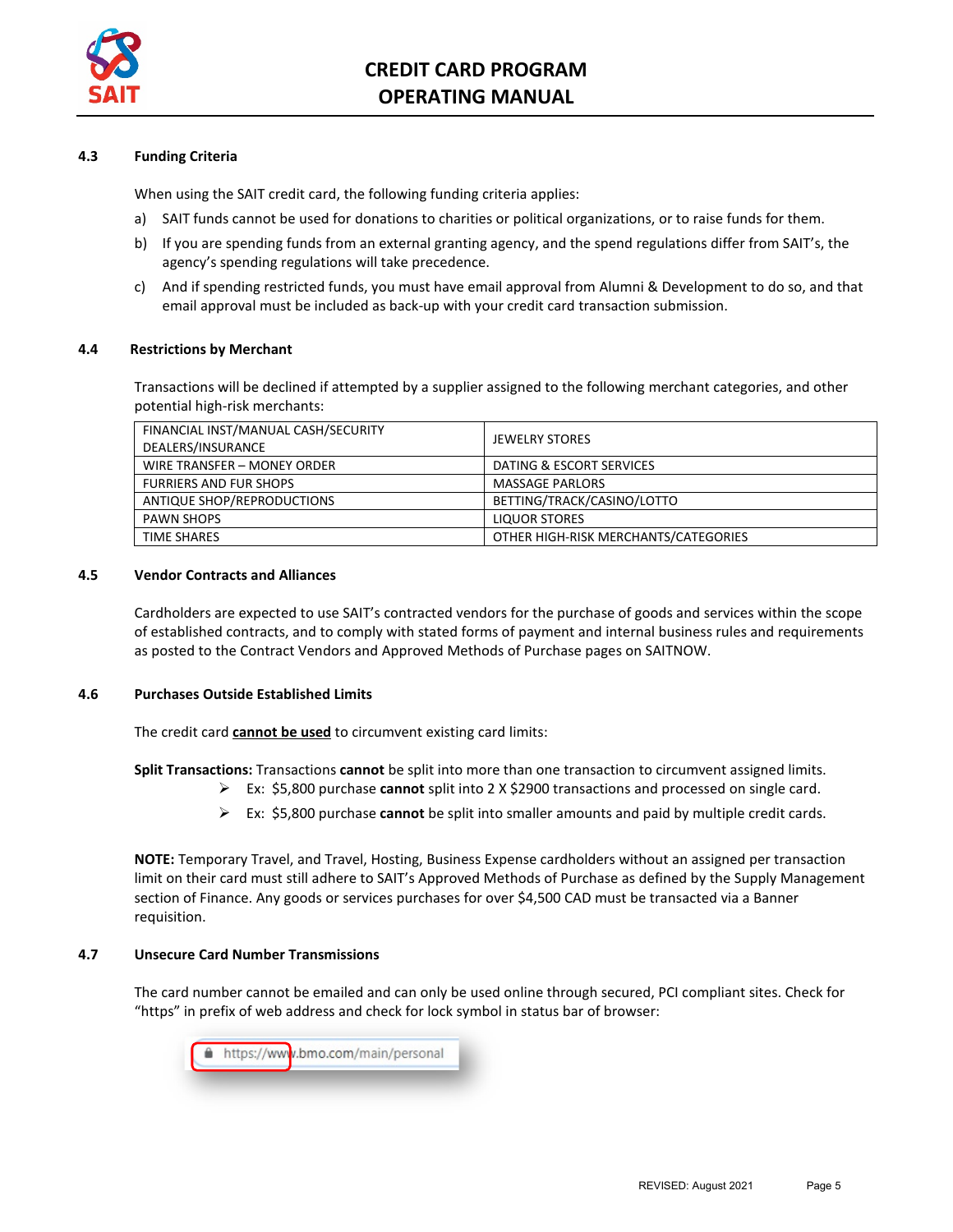

### <span id="page-5-0"></span>**5.0 CREDIT CARD ISSUANCE AND CANCELLATION**

#### **5.1 Requests for a SAIT Credit Card**

To be eligible for a SAIT credit card, you must be an active SAIT employee paid by SAIT Payroll. Independent contractors and staff paid by employment agencies are not eligible for a SAIT credit card. The process to request a new SAIT credit card is as follows:

#### **Eligible Employee:**

- a) Completes the mandatory Cardholder Training online **before** applying for a SAIT Credit Card, including online submission of the Cardholder Acknowledgement;
	- Any exceptions to this process must be provided by the employee's Manager or Academic Chair, Department Dean/Director, Associate Dean/Director, or above, and submitted with the Credit Card Application form. The training will be assigned or provided to the employee by the Program Administrator once the application has been processed.
- b) Completes and signs the Credit Card Application form on SAITNOW, and forwards the application to their Manager or Academic Chair, Department Dean/Director, Associate Dean/Director, or above for approval;
- c) Approved application forms are submitted to the Program Administrator at [credit.card@sait.ca](mailto:credit.card@sait.ca) for processing.

#### **Credit Card Program Administrator:**

- d) Reviews the application received to ensure appropriate information and signatures are provided, and confirms the required training has been completed;
- e) Orders the new card and signs application form as evidence of review, compliance, and completeness;
- f) Secondary review of all new applications processed is performed for accuracy and validity the following day by an alternate Program Administrator.

#### **5.2 Issuance of Card:**

#### **Credit Card Program Administrator:**

- a) Provides the cardholder with a copy of their completed application, a copy of the cardholder acknowledgement, and confirms to the cardholder that their card has been ordered;
- b) Instructs cardholder to activate card and set PIN when received;
- c) Provides the cardholder with the support and contact information of BMO, the location of all related training material, Policy & Procedures, the Credit Card Operating Manual and other available and/or applicable resources including SAITNOW Credit Card page, Business Travel page, etc.;

#### **Bank of Montreal (BMO):**

- d) Emails the employee the user log-in information for the online reconciliation tool;
- e) Issues card within ten (10) business days from date of receipt of the application;
- f) Card is sent directly to the cardholder's home address as indicated on the application, except in extenuating circumstance.

#### **Eligible Employee:**

g) Follows the instructions to activate the card upon receipt. Notifies BMO and the Program Administrator if the card is not received after ten business days.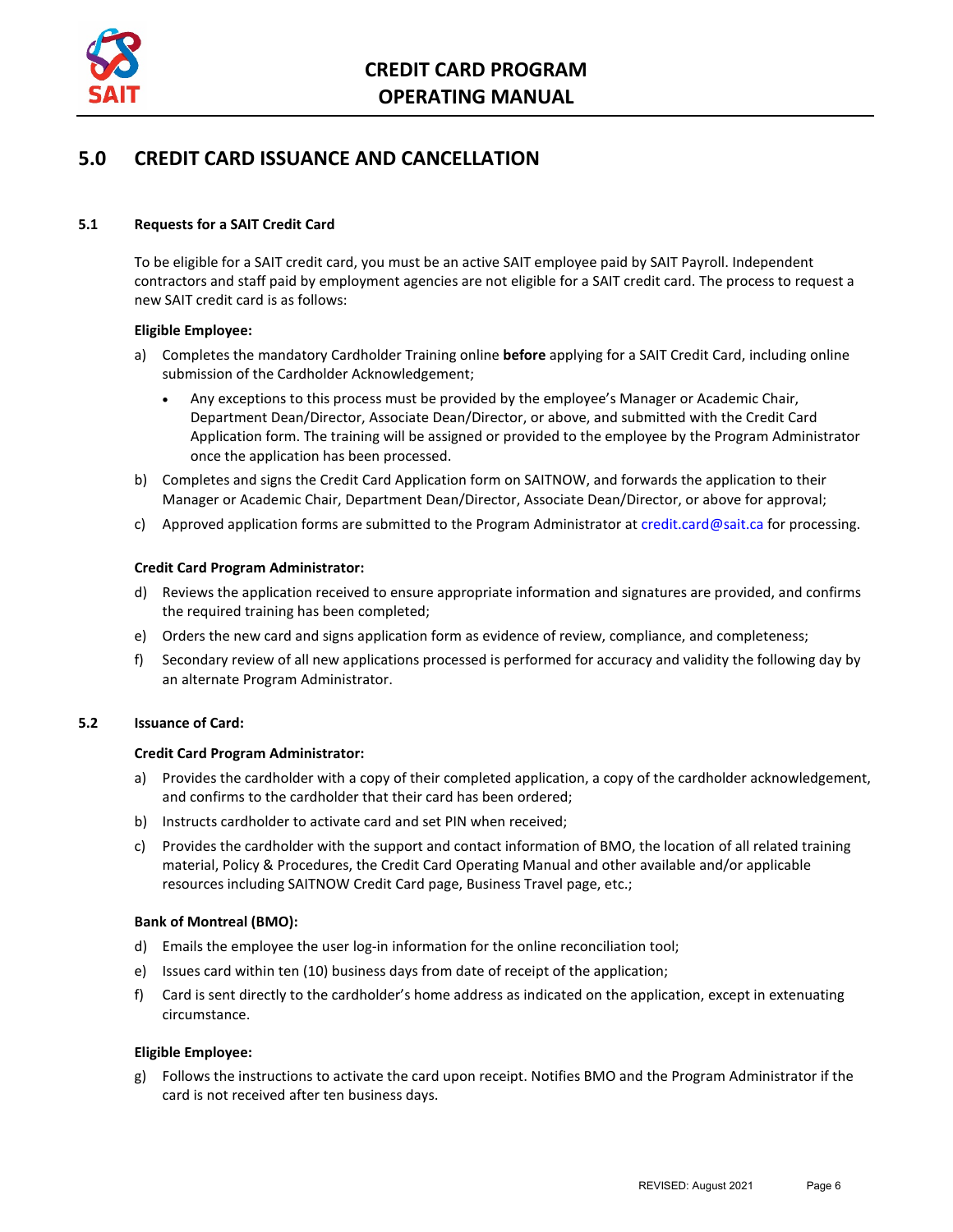

#### **5.3 Cancellation of Credit Card**

- a) The cardholder must give advance notice to the Program Administrator if their card if it is no longer required, using the Account Maintenance Request form or in writing by email. The cardholder, upon notification of cancellation, should then destroy and securely dispose of the card.
- b) The Program Administrator is responsible for cancelling the card with BMO. Potential reasons for cancellation are:
	- Upon termination of employment;
	- The cardholder changes departments, and no longer requires a card in their new role;
	- Specifically requested to return the card by the Program Administrator or the school/department;
	- Change in job duties (purchasing goods/services/travel no longer required in new role);
	- If the cardholder is taking a "leave of absence" for a period longer than 30 days, the card is to be either suspended or cancelled for the duration of absence.
- c) **Employee Clearances**: The Program Administrator is notified by Employee Services of all employees terminating their employment at SAIT. Upon receipt of Employee Clearance Notifications, the Program Administrator performs an established employee clearance process that confirms and ensures;
	- SAIT credit cards, if issued, are cancelled and destroyed prior to employees last day at SAIT;
	- All outstanding transactions are completed and approved prior to employees last day;
	- Access to the online system for submitting credit card expenses, and online business travel booking tool, is removed if applicable;
	- Employee has no future flights booked for business travel, or outstanding flight credits.
- d) **Expiring Employment Contracts:** Contract expiry dates are logged for all contract employees issued a SAIT credit card. On a monthly basis, the Program Administrator prepares for all employee contracts logged to expire by confirming if contract is being extended. If not, the Program Administrator initiates and completes the employee clearance process to terminate the card. If extended, the Program Administrator completes duly established process to confirm contract extension and acquire approvals to extend card accordingly.
- e) **Employees changing Departments/Schools:** When notified of an employee transfer, the Program Administrator checks if the transferring employee has a SAIT credit card. If not, no action is required. If the transferring employee has a SAIT credit card, the Program Administrator follows established process to identify employee's card requirements in new role, and to acquire approvals to transfer card accordingly.

#### **5.4 Lost, Stolen, or Compromised Credit Cards**

Each cardholder is responsible for immediately notifying BMO's 24-hour phone line if the card is lost or stolen. **To report lost or stolen card: 1-855-825-9232:**

- The cardholder must also notify the Program Administrator;
- The lost or stolen card will be cancelled and a replacement card will be issued;
- If the lost or stolen card should eventually be recovered or found, it must be immediately destroyed and disposed of.

#### **5.6 Card Renewal**

Each credit card is issued for a period of four (4) years. Cards will be automatically renewed unless the Program Administrator advises BMO otherwise. Cardholders will be required to attend mandatory credit card refresher training, and to re-submit a cardholder acknowledgement at the time of renewal, and prior to the issue of the new card.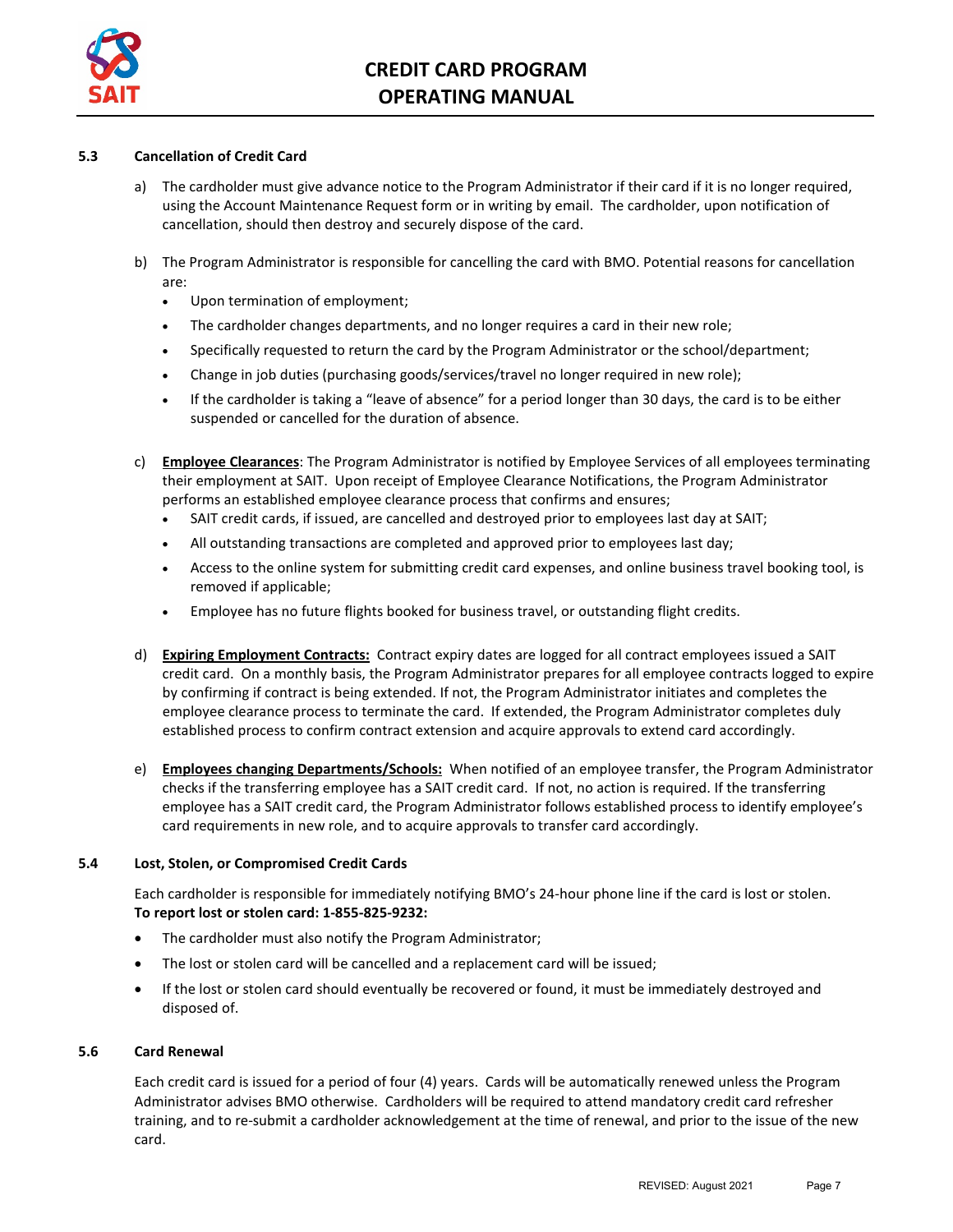

## <span id="page-7-0"></span>**6.0 CARD PROGRAM CONTROL FEATURES**

#### **6.1 SAIT Policy and Procedure Compliance**

The following outlines the procedures that cardholders must follow when using the credit card for the purchase of operational supplies/services and travel/meal expenses.

- The cardholder's purchases and expenses must adhere to and comply with SAIT Policies and Procedures;
- All submitted card transactions are to be approved by the cardholder's Authorized Approver or Reviewer/Supervisor with appropriate level of "One-up" signing authority;
- All SAIT credit card transactions are to be submitted with business reasons and detailed receipts attached, as defined in SAIT Finance FN.11.1 Expense and FN.7.1 Procurement procedures.

#### **6.2 Refunds**

The cardholder will not accept cash or a cheque from a vendor who is making a refund pertaining to a transaction previously charged to the SAIT credit card. The vendor in all cases must apply the credit directly back onto the SAIT credit card. Cardholders are responsible for ensuring all refunds are processed back to the credit card.

#### **6.3 Cardholder Acknowledgement**

The cardholder is made aware of their responsibilities, and confirms their understanding and acknowledgment of their obligations as outlined in the cardholder acknowledgement before receiving the credit card. The Program Administrator will make available to the cardholder a copy of the cardholder acknowledgement, as well as this manual.

#### **6.4 Liability - SAIT**

The liability for authorized use of the credit card rests with SAIT, and not the individual cardholder. SAIT is not liable for any unauthorized use of the credit card, which occurs after notification of loss, theft or cancellation has been received by the card Issuer.

#### **6.5 Liability - Cardholders**

Cardholders will be held liable for any intentional misuse of the credit card, or willful disregard of policy or procedures. Intentional misuse of the credit card may result in disciplinary action.

#### **6.6 Foreign Currency**

Cardholders are authorized to make purchases in foreign currency. All cardholders ordering goods on behalf of SAIT from outside Canada will arrange customs broker processing for their purchases. To ensure shipments are not returned at the border, cardholders are required to complete the custom broker processes at time of purchase. Brokerage Clearance Authorization forms are located on SAITNOW.

#### **6.7 Year End**

The cardholder may be required to follow some modified procedures to facilitate financial year-end processes. Instructions detailing revised procedures will be emailed to them in advance by the Program Administrator or associated Finance department section.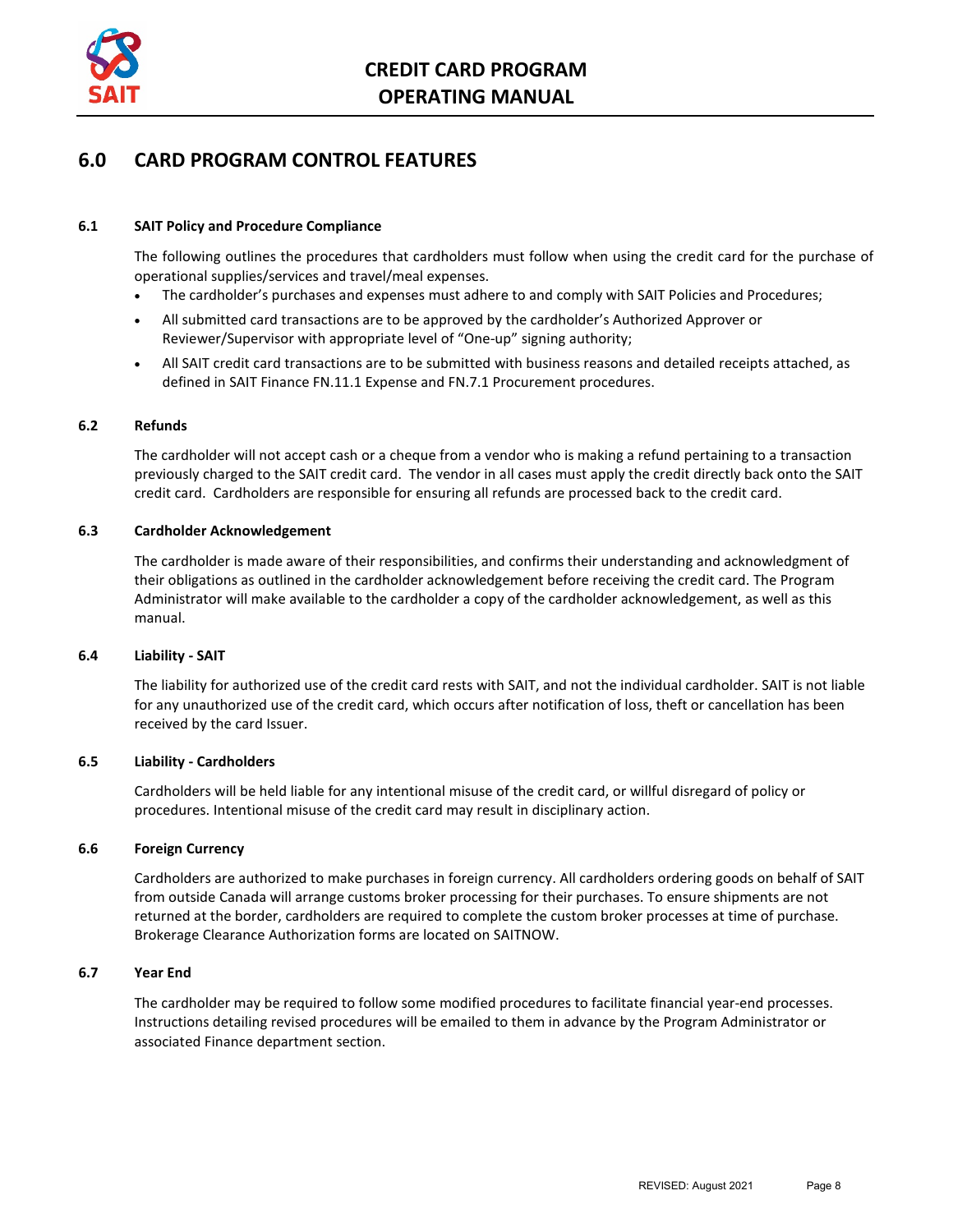

#### **6.8 Audit and Record Retention**

Records of purchases made with the credit card (transaction data with supporting documentation) must be retained for audit purposes and to facilitate reconciliation and input into the Banner system. All transactions are subject to both internal and external audit. Retention period for these records is six (6) years plus the current year. All records will be retained by the Finance Department.

#### **6.9 Management Reports**

The Program Administrator will produce all scheduled and requested management reports, and monitor and report on card activity and program performance as defined in SAIT's Credit Card Reporting Standard Operating Process (SOP).

### <span id="page-8-0"></span>**7.0 PROGRAM ROLES AND RESPONSIBILITIES**

#### **7.1 Cardholder is responsible for:**

- a) Adhering to all responsibilities, restrictions, Policies and Procedures, and internal business rules established for the Credit Card Program;
- b) Treating the SAIT credit card as their own; retaining it, and its number, safe and secure within their possession;
- c) Ensuring card numbers are not emailed, and transmitted only through secure online sites;
- d) Identifying and resolving any discrepancies within 90 days of transaction date;
- e) Ensuring all refunds are credited back to the SAIT credit card, and following up on any that are not;
- f) Immediately notifying BMO and the Program Administrator of any loss or theft of the card;
- g) Informing the Program Administrator of card cancellation, changes in department, and/or area of responsibility;
- h) Requesting cancellation of their credit card and completing final statement upon terminating their employment with SAIT;
- i) Obtaining supporting documentation that meets SAIT criteria (i.e. credit card receipts, credit notes, etc.) related to all purchases made with the credit card, for reconciliation, account verification and audit purposes;
- j) Ensuring all reimbursements to SAIT for any ineligible, unauthorized or personal amounts are identified, disclosed, and submitted to Finance as per established processes documented on the SAITNOW Business Travel and Credit Card pages;
- k) Submitting all transactions with appropriate back-up documents for approval within the deadlines communicated. Any transactions not submitted, and fully approved, by the 27th of the billing cycle month will be considered in overdue status.
- l) Completing custom broker processes for all good shipped from outside Canada as detailed in Section 6.6 Foreign Currency;
- m) Performing all card transaction reconciliation responsibilities detailed in Section 9, Purchase and Reconciliation Procedures, or ensuring this is delegated to a Statement Administrator or Card Delegate;
- n) Acknowledgement of responsibilities and obligations by reviewing and submitting the cardholder acknowledgement.

#### **7.2 Statement Administrator is responsible for:**

Reconciling all credit card transactions in accordance with the procedures outlined in Section 9.0 Purchase and Reconciliation Procedures, including:

- a) Updating FOAPAL allocation codes in BMO's reconciliation system;
- b) Ensuring all detailed receipts that meet SAIT's criteria are uploaded for every transaction;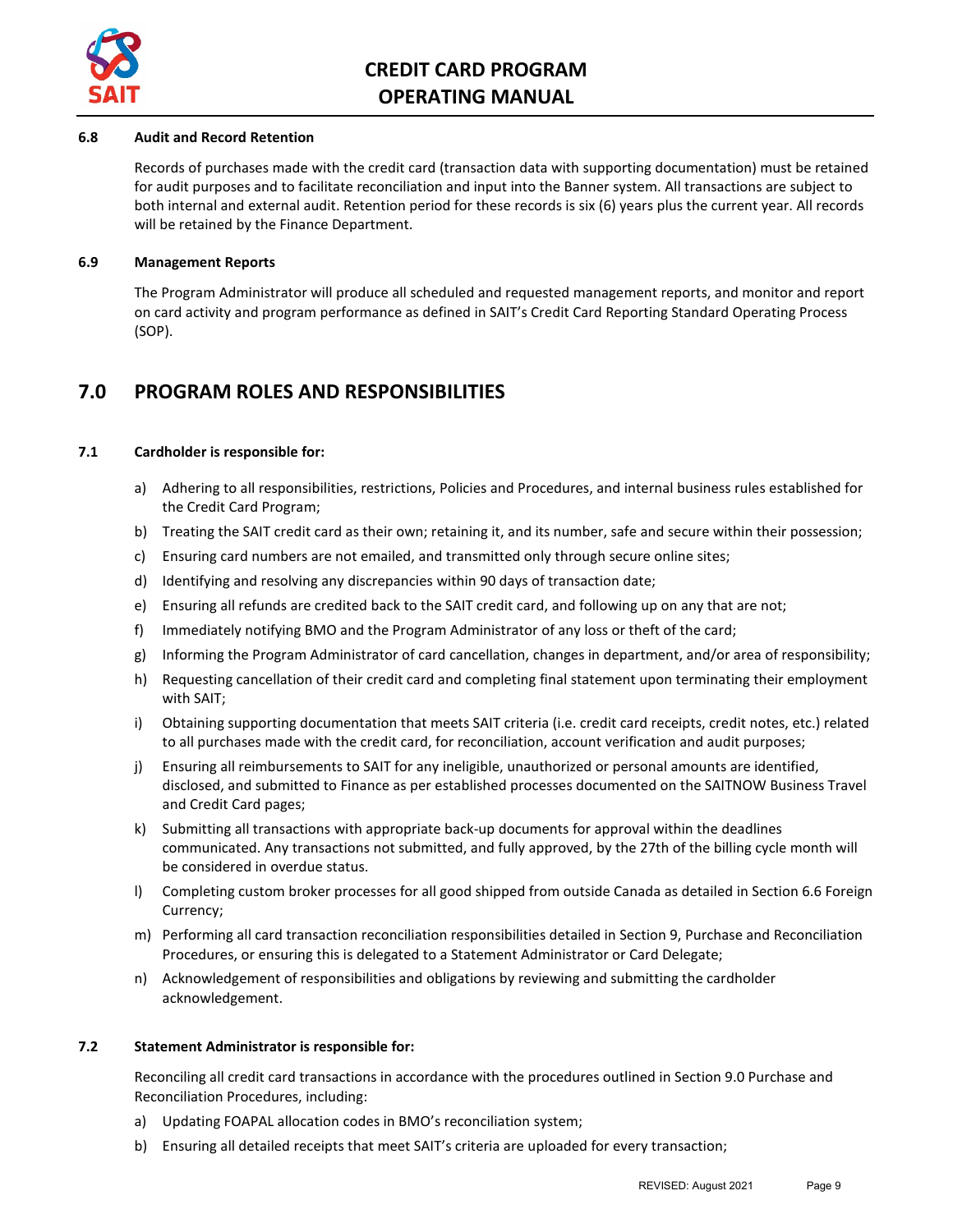

- c) Ensuring a clear statement of business purpose, along with the names of all gift or prize recipients and hosted event attendees is provided with the receipt and attached with the credit card transaction;
- d) Ensuring proper allocation of all FOAPAL codes;
- e) Submitting all transactions for the billing period to the Authorized Approver or Reviewer/Supervisor for authorization within the monthly billing cycle close.

#### **7.3 Reviewer/Supervisor is responsible for:**

- a) Monitoring and controlling the use of the credit card, to ensure that the spend activity conforms to SAIT's Policies and Procedures and to this manual;
- b) Being knowledgeable about the types of products, services and expenses required by his/her school/department and authorizing reasonable, appropriate and allowable purchases within assigned signing authority limits;
- c) Reviewing and approving, on a timely basis, all receipts and transactions submitted in BMO's online reconciliation tool;
- d) Ensuring proper allocation of all FOAPAL codes, and following up on any required FOAPAL transfer requests for transactions reallocated and approved to incorrect FOAPALs;
- e) Having a financial responsibility and the authority to question purchases/transactions;
- f) Notifying the Program Administrator of any employee going on leave from duties for more than 30 days to ensure suspension or cancellation of credit card during absence;
- g) Reviewing credit card policy/procedure violations with the cardholder.

#### **7.4 Authorized Approver is responsible for:**

- a) Assessing business need and approving new card issuances, any permanent or temporary restriction and limit change requests submitted for existing credit card accounts;
- b) Fulfilling all above responsibilities of the reviewer/supervisor role, if the authorized approver is the cardholders one-up manager.

#### **7.5 Credit Card Program Administrator is responsible for:**

- a) The overall co-ordination and monitoring of the credit card program, including this Operating Manual, and the relationship with BMO;
- b) Ensuring that pertinent credit card data is reported to SAIT's Finance Department, Corporate Reporting section by BMO, and aiding in the resolution of credit card payment matters;
- c) Monitoring the use of credit cards with respect to conformance to this procedural manual, and assisting cardholder's authorized approvers or reviewer/supervisors to address non-conforming card usage;
- d) Processing issuance or cancellation of the credit card with BMO;
- e) Ensuring that each cardholder is informed of their responsibilities regarding the use of the SAIT credit card;
- f) Processing changes to card limits and/or restrictions as per established approval procedures;
- g) Processing forms with respect to changes of cardholder business address, department, or area of responsibility, as requested by the authorized approvers;
- h) Compiling and reporting pertinent credit card data, spend, compliance information to the Manager, Supply Management or other department head if requested;
- i) Assisting cardholders to resolve disputed charges and other matters;
- j) Maintaining a master list of all cardholders;
- k) Maintaining a log of all temporary travel cards suspension dates;
- l) Performing spot-check audits on daily transactions for unusual spend activity.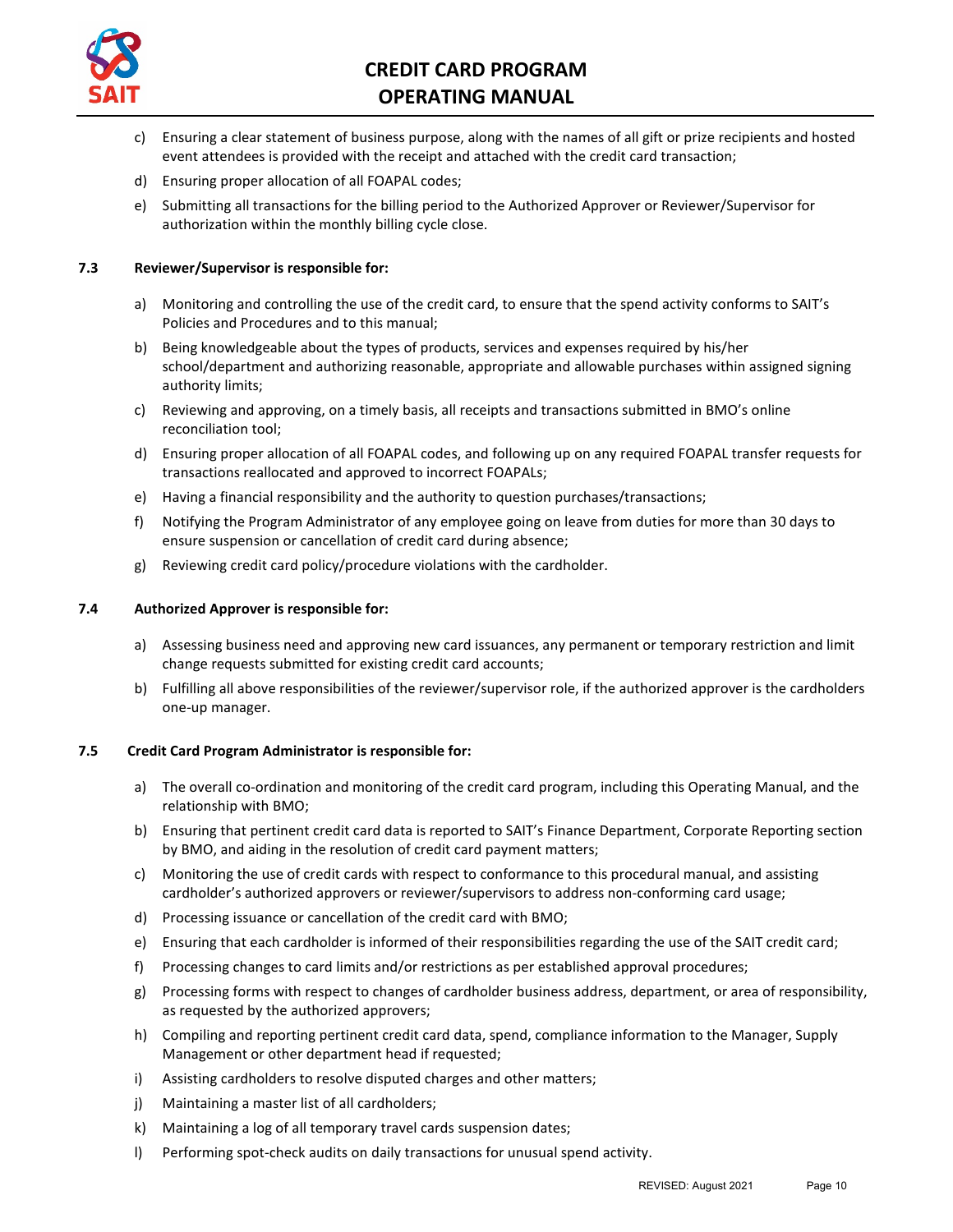

## <span id="page-10-0"></span>**8.0 CARD PROGRAM VIOLATIONS**

#### **8.1 Personal Purchases**

**Violation:** Making ANY personal purchase with the credit card is against SAIT's policy; using SAIT funds to purchase items for personal use is strictly prohibited.

**SAIT must be reimbursed immediately for the amount of the personal purchase and/or ineligible amounts.** The cardholder is required to contact the Program Administrator and their reviewer/supervisor immediately to report the violation.

The cardholder must follow the below process to reimburse SAIT:

- Complete a [FOAPAL](http://www.saitnow.ca/documents/finance/FOAPAL%20Deposit%20FormNov18.10.xlsx) Deposit form located on SAITNOW;
- The Cardholder is required to provide and record a detailed explanation of the violation on both the credit card transaction in BMO's online system, and on the FOAPAL Deposit form;
- Reimbursement should be made electronically via the cardholder's personal online banking system;
	- o Add "SAIT" or "Southern Alberta Institute of Technology" as a payee on your bill payment profile (name will vary from bank to bank);
	- o Select Tuition/Bill Payment;
	- o Enter your account information. Your account number is your nine-digit Employee ID number including all zeros (the number will typically begin with three zeros). Example: "000123456";
	- $\circ$  Send an email to [invoice.requests@sait.ca](mailto:invoice.requests@sait.ca) and cc/ [credit.card@sait.ca](mailto:credit.card@sait.ca?subject=Credit%20Card%20Reimbursment%20Notification) with the payment confirmation, along with the completed FOAPAL Deposit form;
	- o A copy of the FOAPAL Deposit form and payment receipt must be uploaded with the credit card transaction as evidence of reimbursement;

If the cardholder is not able to reimburse SAIT using via online banking they should notify the Program Administrator to request alternate payment arrangements be made through the Finance, Accounts Receivable section.

The Program Administrator maintains a record of reimbursements submitted as evidence of reimbursement for audit and transparency purposes.

#### **8.2 Split Purchases**

**Violation:** Split purchases are defined as single purchases costing more than the cardholders' assigned per transaction and/or monthly credit limit which are:

- Split between multiple transactions to circumvent the assigned maximum limit;
- Split between two cardholder's credit cards to circumvent the assigned maximum limit.

#### **8.3 Inappropriate Purchases**

**Violation:** Purchase of any merchant, product, or service normally considered to be inappropriate for use of company funds.

#### **8.4 Failure to Provide Required Documentation**

**Violation:** Lack of required supporting documentation is a cardholder violation. Transactions where the supplier does not provide original and/or copy of the documentation are not considered a violation, however, this must be substantiated by the employee contacting the supplier for copy of receipt. If not available, cardholder must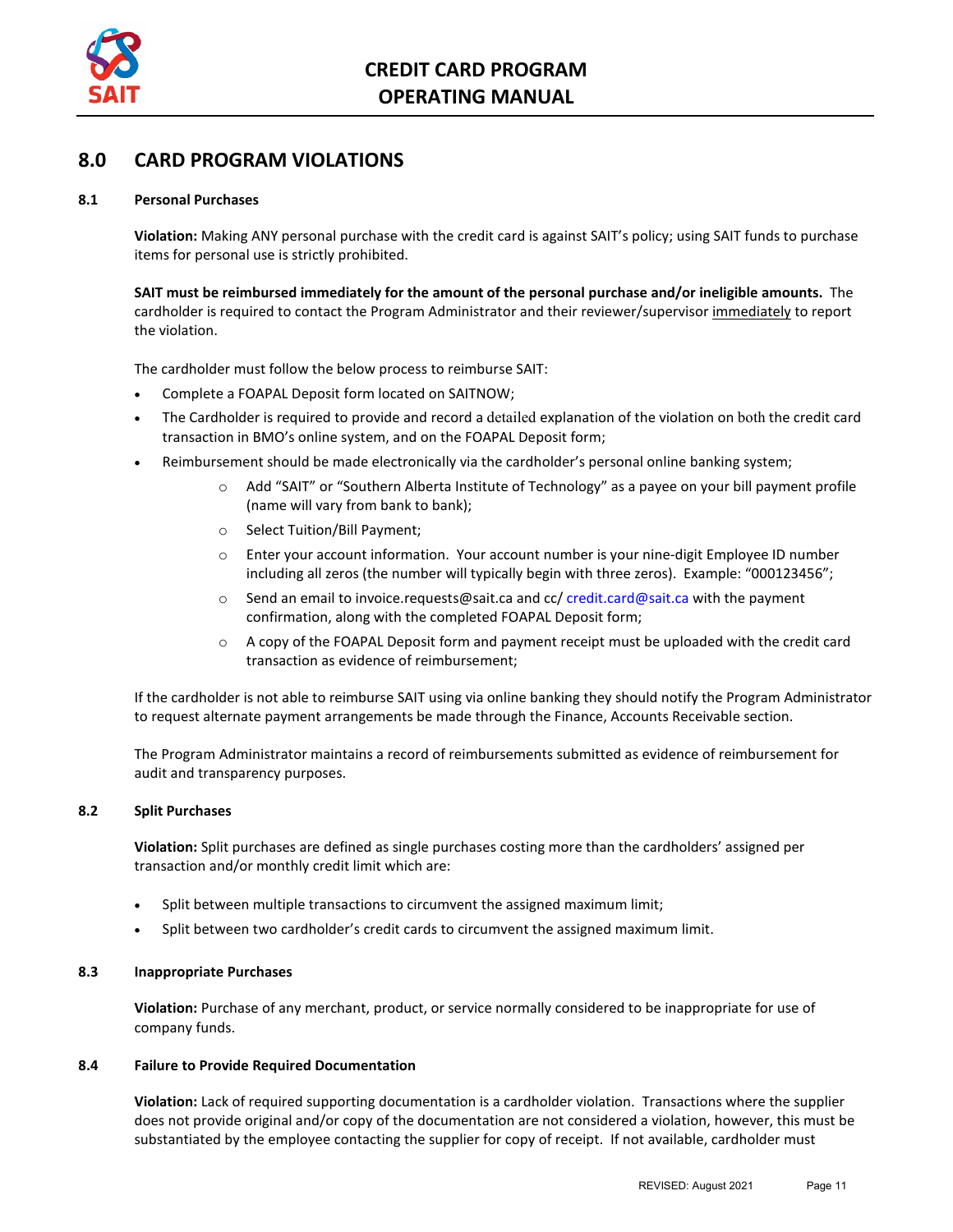

complete a Missing Receipt form with the purchase details describing "who, what, where, when and why". The form must be attached to and submitted with the card transaction in lieu of original.

#### **8.5 Failure to Reconcile Card Transactions**

**Violation:** Failure to reconcile and submit for approval all transactions incurred within a billing cycle, with all supporting documentation attached, within the required deadlines. Credit Card transactions should be reconciled and submitted in Spend Dynamics as the charges post throughout the monthly billing cycle. Any transactions not submitted, and fully approved, by the 27th of the billing cycle month will be considered in overdue status. (Refer to Section 9.0 Purchase and Reconciliation Procedures).

#### **8.6 Consequences of Misuse**

Lack of compliance with established procedures may be considered intentional misuse of the card. Continued noncompliance is considered serious and the following steps will be taken if willful disregard of the procedure is evident.

- 1st violation: written warning, notification to the individual's manager, and filing of the infraction on the card profile;
- 2nd violation: three-month card suspension, and completion of a refresher training session;
- Subsequent violation within six months of a card suspension: cancellation of the card.

**NOTE:** Serious or repeated violations may result in termination of employment, as per procedur[e HR.4.4.1](https://www.sait.ca/Documents/About%20SAIT/Administration/Policies%20and%20Procedures/Human%20Resources/HR.4.4.1%20Corrective%20Action%20Procedures.pdf)  [Corrective Action Procedures.](https://www.sait.ca/Documents/About%20SAIT/Administration/Policies%20and%20Procedures/Human%20Resources/HR.4.4.1%20Corrective%20Action%20Procedures.pdf)

## <span id="page-11-0"></span>**9.0 PURCHASES AND RECONCILIATION PROCEDURES**

#### **9.1 Methods of Purchasing Goods**

A supplier may request the cardholder to submit their order by internet, fax or email. This is acceptable; however, cardholders are prohibited from sending secure information, such as the card number, expiry, security code or a copy of the front and back of the card by either fax or email. Permitted methods are by telephone, secure website or in person. Due to Payment Card Industry (PCI) Standards, SAIT must comply with secure and safekeeping of credit card information. Only conduct business with suppliers who meet PCI standards.

#### **Telephone or Facsimile orders:**

- a) Inform the supplier that you are ordering on your SAIT credit card;
- b) Give your name as it appears on the card, your credit card number and expiry date;
- c) Advise supplier to send you a copy of the invoice;
- d) Give accurate delivery information, including:
	- Contact name
	- Department name
	- SAIT campus address or alternate delivery address
	- Phone number
- e) Request that "Credit Card Purchase" be marked on the outside of the package along with cardholder's name and department;
- f) Request an itemized packing slip or a priced itemized sales slip be enclosed in the package;
- g) Request that "Credit Card Purchase" be recorded on the invoice/receipt
- h) Advise supplier on whether goods are to be picked up or delivered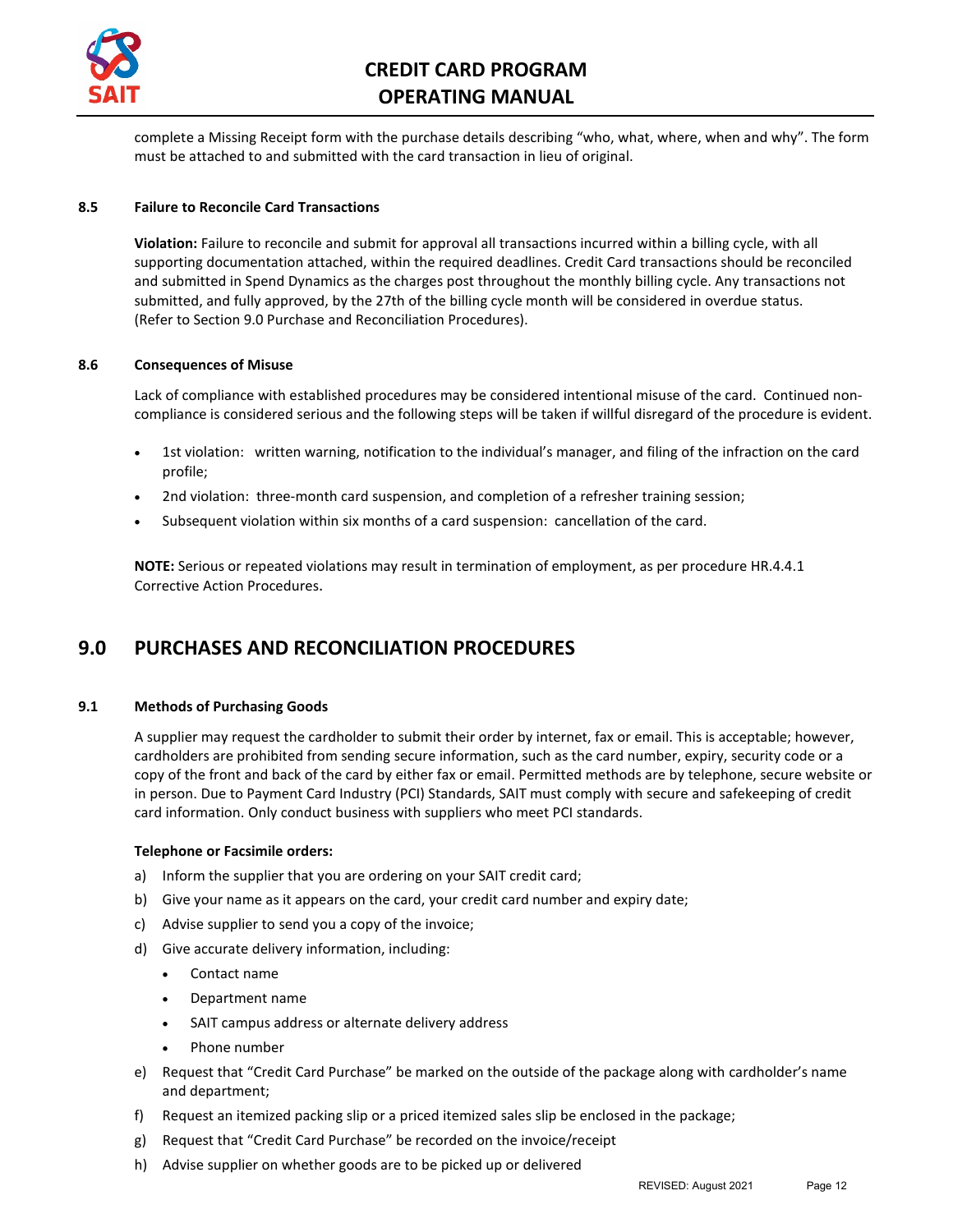

#### **Delivery of Goods:**

- a) The delivery must be addressed to SAIT's mailing address 1301-16 Ave NW, Calgary, AB T2M 0L4, if being received at main campus;
- b) For all deliveries, the cardholder's name, department and the phrase "Credit Card Purchase" should be clearly marked on the outside of the package;
- c) Either an itemized packing slip or sales invoice must be enclosed in the package;
- d) If the sales invoice is not included in the package (i.e.: the invoice is sent out separately), the invoice must clearly indicate the cardholder's name, department and that the charges were **paid in full by credit card**:

SAIT Main Campus 1301 - 16 Avenue NW Calgary, AB T2M 0L4 Canada Attn: (Cardholders Name, Department)

#### **Internet transactions:**

Cardholders may purchase items online; however, they must protect their card and personal information. When making online purchases, the cardholder will:

- a) Use good judgement regarding security;
- b) Not use the SAIT credit card on a site that they would not trust to use their personal card;
- c) Choose suppliers that have a secure site. This can be identified by the closed lock symbol, usually shown at the lower right-hand portion of the screen or a site address that starts with https://;
- d) Take a screen shot / print screen of the information or use the confirmation email as the invoice/receipt. This will be submitted later as part of the reconciliation/expense documentation;
- e) Set up a separate business account from any personal account and use a SAIT staff email and mailing address when paying through this method.

#### **In-person transactions:**

Electronic verification systems allow suppliers to verify that the card is valid, and the card has sufficient credit to cover the purchase, allowing the verification to happen at the time of purchase. The verification is performed using a credit card payment terminal or point-of-sale (POS) system with a communications link to the supplier's acquiring bank. Data from the card is obtained from a magnetic stripe or chip on the card; the latter system is called Chip and PIN. Protect your credit card like you protect your cash. Never leave it unattended.

- a) Select merchandise and present it with your credit card to Cashier;
- b) Cashier total the sales and obtains authorization from credit card company;
- c) Cardholder enters secure PIN number or signs a detailed cash register receipt and receives a copy at the time of purchase;
- d) Supplier GST number MUST be on cash register receipt.

#### **Pre-Authorized Recurring Payments**

Pre-Authorized Recurring Payments (PRPs) on corporate cards have grown in popularity due to their convenience and ease of use. Examples of services that can make use of PRPs include journal and magazine subscriptions, monthly water service, wireless communication provider payments for cell phone, and professional membership or organization dues. However, before a cardholder decides to take advantage of this useful tool on their card, it is important to be aware of the following: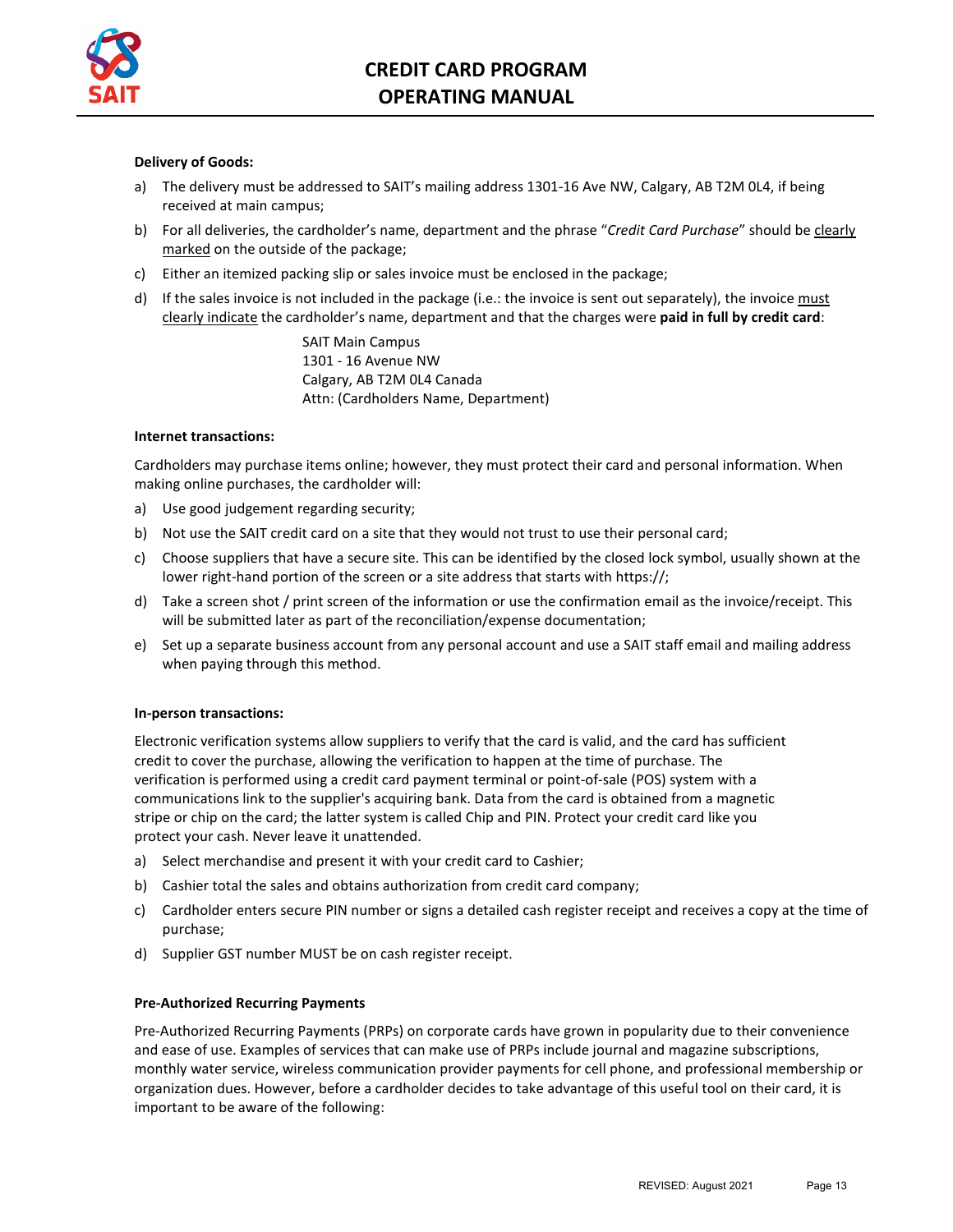

- a) If a cardholder agrees to PRPs in the terms and conditions for an online purchase, or completes any PRP forms supplied by the merchant, they have authorized the supplier to complete specified charges for the term of the contract.
- b) If a card is cancelled prior to the end of a contract term, any existing PRPs may continue to flow to that card account number.
- c) To stop existing PRPs from appearing on a card, the cardholder must contact the supplier and revoke their authorization. The supplier should stop the charges immediately. If they do not, any charges incurred after the authorization is revoked can be disputed.
- d) The cardholder must obtain proof of the service cancellation from the supplier, to support any possible disputes for charges incurred after the cancellation.
- e) If the cardholder has pre-authorized payments, they or their department must contact the supplier and arrange to pay another way or cancel the service. If this is not done, the supplier can legally continue to bill the card, and the department will be responsible for the charges.

#### **Billing Address**

Suppliers taking orders by phone or on their secure website may require the card billing address. **For SAIT credit cards, the billing address should be the cardholder home address that is listed on the account**, however on occasion a vendor's website will require entry of the managing account billing address – which is:

1301 – 16 Ave NW Calgary AB, T2M 0L4

The telephone number is the one provided by the cardholder on the Card Application form, unless since updated on the account.

#### **9.2 Card Declined by Supplier**

If a Supplier rejects the credit card, it may be for one of the following reasons:

- The transaction is over the assigned per transaction limit;
- Credit card has reached its monthly credit limit;
- The transaction meets the card provider's suspicious card activity parameters; (card cautioned or fraud suspected)
- The supplier has been purposely excluded from the credit card program and has had their merchant category blocked (see Restrictions by Merchant table on page 5).
- Invalid expiry date has been used
- Card has been suspended or terminated
- **Other**

#### **9.3 Receipt and Return of Goods**

- a) Cardholder is responsible for ensuring the receipt of goods and services and following up with the supplier to resolve any delivery problems, discrepancies and/or claims for damaged goods and for giving the supplier your credit card number for processing;
- b) Cardholder is responsible for coordinating returns directly with the supplier, as well as securing the appropriate credit, to be applied to the credit card only;
- c) The supplier may require the use of a Returned Material Authorization Number (RMA#.). This number should be clearly marked on the package label when returning goods;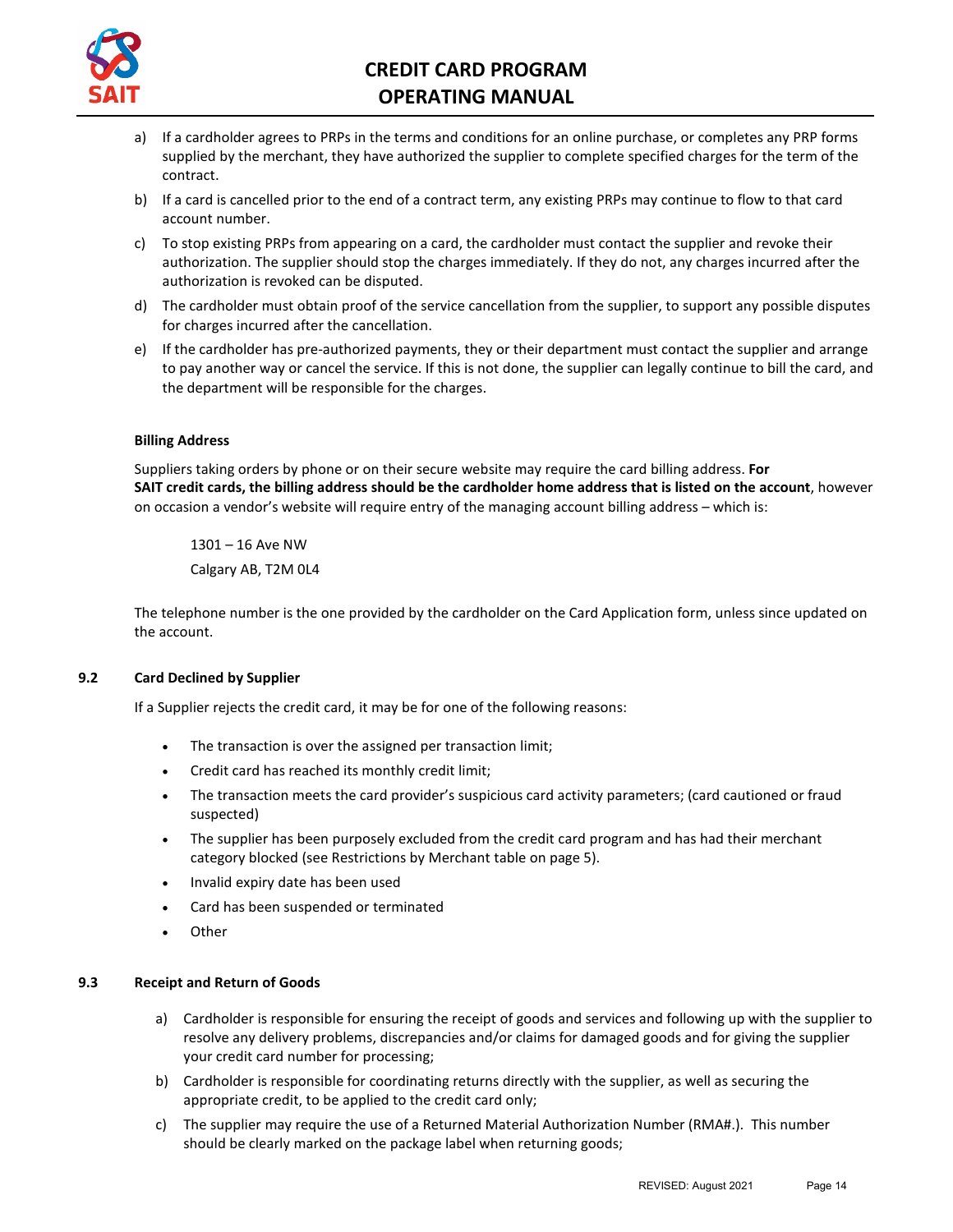

d) At the time of return, request that the supplier issue and send a credit card transaction slip to verify that the credit was given.

#### **9.4 Supporting Documentation**

Every transaction made using the credit card must be supported by valid and complete documentation. Not providing supporting documentation for all transactions is a cardholder violation.

#### **Acceptable supporting documentation MUST include the following information:**

- Supplier identification (merchant name);
- Date purchase was made on receipt and credit card transaction slip;
- Itemized description and quantity of each item purchased;
- Priced invoice showing per item cost and payment method, i.e.: credit card payment;
- Statement of clear business purpose, list of recipient names for all allowable gift/prize purchases, list of attendees at all working sessions/hosted events.

#### **Unacceptable receipt documentation:**

- Packing slips that do not include full amount charged to credit card
- Receipt from visa machine terminal as it does not include description of items purchased
- Order confirmations (including screenshots)
- Quotations

**NOTE:** If original documentation is not obtained, the cardholder must request a copy from the supplier. If not available, the cardholder must complete a Missing Receipt form with purchase details describing "who, what, where, when and why." The form must be attached to and submitted with the transaction in lieu of original.

#### **9.5 Reconciliation and Payment of Monthly Statement**

Timely reconciliation and approval of incurred charges is required to ensure that transactions are reflected in a school or department's budget as soon as possible. SAIT schools and departments are ultimately responsible for ensuring that all submissions are allocated correctly. Each monthly billing cycle takes place from the 21st of the month to the 20th of the following month (unless the billing cycle close falls on a weekend or holiday, in which case the cycle will close on the preceding business day) and is listed on the eStatement provided by BMO. All approved card transactions are automatically uploaded into Banner the following business day.

Credit Card transactions should be reconciled and submitted in Spend Dynamics as the charges post throughout the monthly billing cycle. Any transactions not submitted, and fully approved, by the 27th of the billing cycle month will be considered in overdue status.

**NOTE:** Reconciliation of all charges is completed and submitted electronically; no hard copies are required.

Detailed quick reference guides are available on PeopleNOW and on the SAITNOW Credit Card training page for both cardholders/delegates and Statement Administrators. The basic steps for reconciling transactions for each card is as follows:

- a) Reconcile all credit card transactions/statement in BMO Spend Dynamics;
- b) Identify and resolve any discrepancies; contact the supplier to rectify the billing problem; Notify the Program Administrator if assistance required;
- c) Update/verify the default FOAPAL assigned to each transaction;
- d) Enter supporting business reason or comments for every transaction;